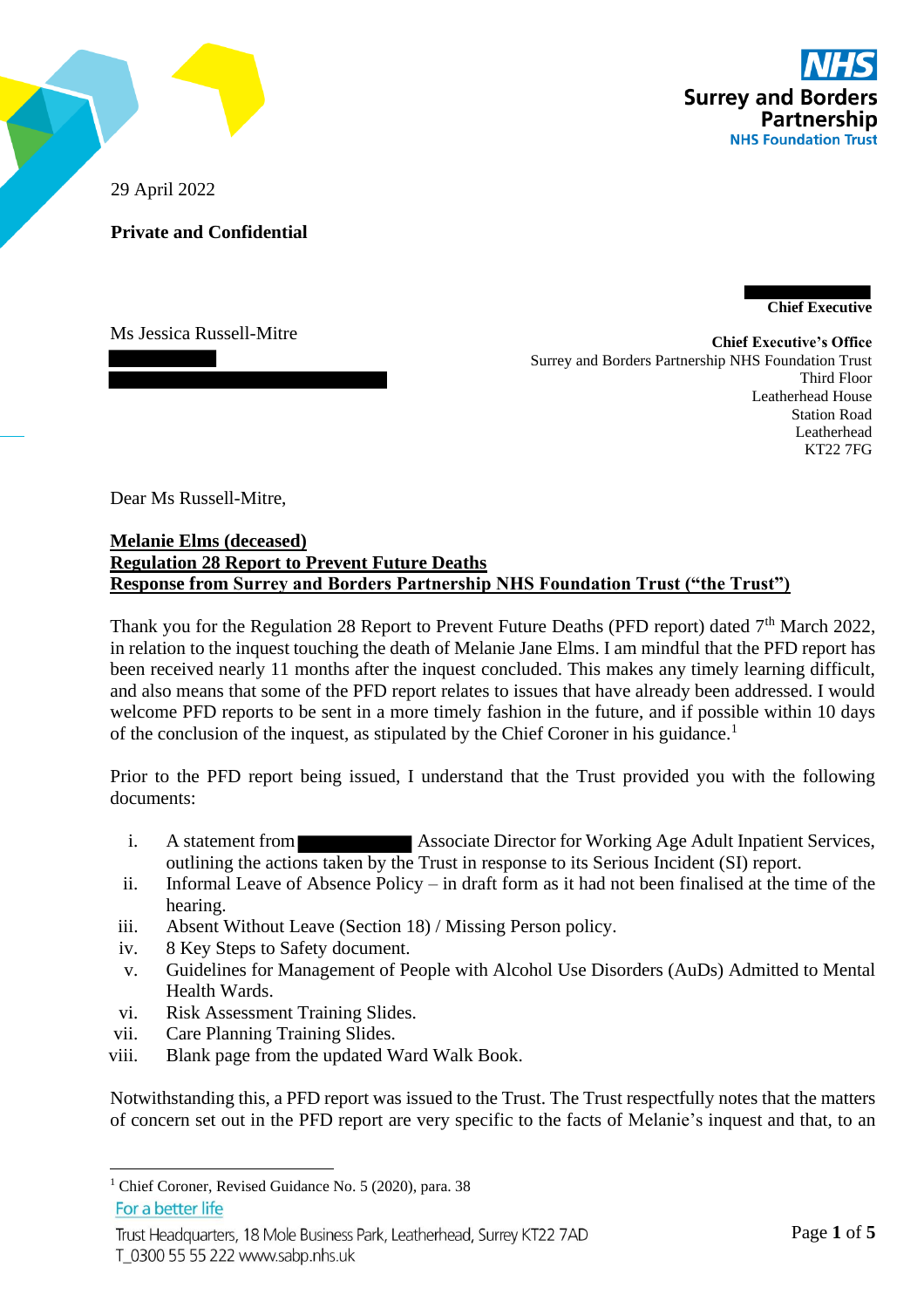extent, they appear to address one off incidents, rather than wider concerns. Our response therefore tries to address the wider issues to which the specific problem relates.

1. The care package arranged for Melanie following discharge from lengthy inpatient admission was not followed and was altered to something which the treating doctor did not consider adequate

The Trust recognises that the care package that Melanie's inpatient Consultant Psychiatrist originally envisaged for her on discharge from hospital in 2017 included carers visiting her at home to assist with personal care, medication and outings. As the Consultant explained to the Court, a number of carer agencies were contacted, but for various reasons none of them were able to assist immediately. An alternative temporary plan was therefore agreed with Melanie, her husband and the Consultant, which was for Melanie to attend the Abraham Cowley Unit (ACU) three times per week for therapeutic input. However, as Melanie's husband was unable to transport her to the ACU, it was later agreed that Melanie should attend the Joseph Palmer Centre (JPC) instead. Melanie's Consultant was not present at the meeting when this decision was made (as she was on leave), but at the inquest hearing she agreed that attending the JPC was a good plan.

At the inquest, the Consultant gave evidence that it did not look as though the carers support ever materialised, and that this was not helpful. However, the Consultant also admitted in evidence that she did not know why this was, as she was not part of the community team. Having reviewed the progress notes from the community team written in September 2017, there are several entries to suggest that Melanie did not in fact agree to work with carers at her home. It was not therefore possible for the original discharge plan to be put into place, given Melanie's refusal to work with carers.

In any event, it may be helpful for you to know that as of June 2020, the Trust has implemented a flow programme to ensure consistent ways of working, that are supporting teams to plan a safe, effective and timely discharge. This is a significant piece of work and has involved the application of quality improvement principles to lead to both process and practice change. Some of the aspects of this work include:

- The development of a "ward view" that clearly identifies everyone on a ward, the community team they are supported by, their length of stay and a set of coloured icons to denote potential barriers to discharge. Teams will work on daily actions to identify and resolve those barriers and then can confidently plan for a discharge meeting (to involve key parties) where a safe discharge plan can be discussed and confirmed – leading to a date for planned discharge where those discharge plans will be enacted.
- As part of this work Surrey County Council has invested in a Hospital Discharge Team with Mental Health Social Workers who will work alongside Trust staff to plan a discharge and assess people's need for support under the Care Act (including those subject to s117 aftercare under the Mental Health Act). These workers have complete (read only) access to SystmOne so they can access all necessary information to look at needs upon discharge.
- The Trust has invested in additional discharge co-ordinators who will generally be the point of contact for Housing Associations and Housing officers and a Mental Health Housing and Accommodation Protocol is being finalised that sets out how Districts and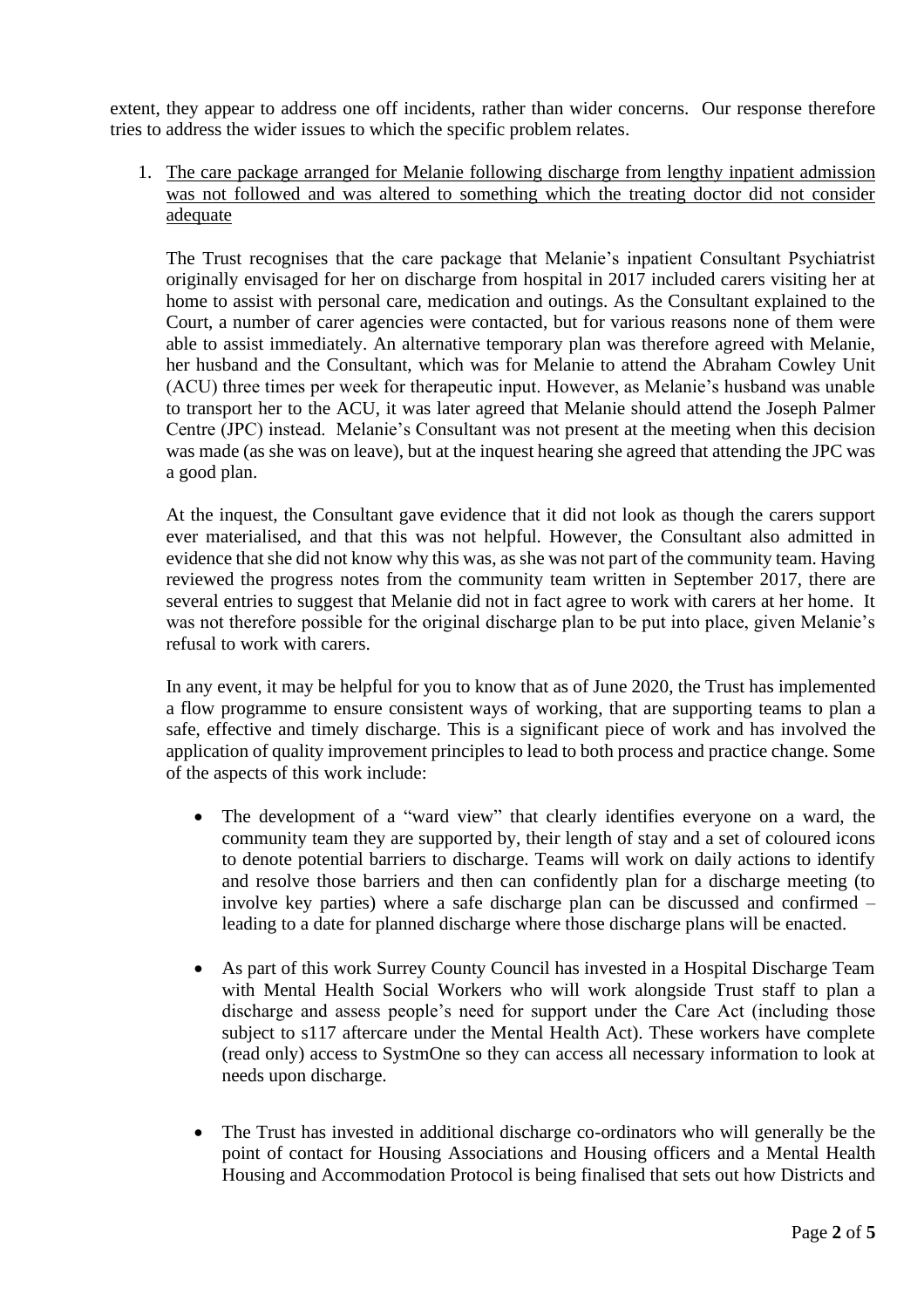Boroughs, the Trust and Surrey County Council can work together to ensure an appropriate discharge for someone who has housing needs.

• The Trust has also commissioned voluntary sector organisations to provide in-reach support and these people will provide additional support (for the first month postdischarge) to help people move on from hospital. This is an additional service independent to assessed longer-term support needs.

The Trust is also now using Smartboards, which are virtual whiteboards, to record plans for discharge. The Smartboards are located in the patient's electronic record on SystmOne, so that it is available for all clinicians to review. The Smartboard can be updated with new information in order to record and progress a person's discharge plan.

2. The walk book not properly completed

On behalf of the Trust, I apologise that the ward walk book was not properly completed when Melanie went on leave on  $30<sup>th</sup>$  January 2018. This was an issue that was identified in the Trust's SI report, a copy of which was provided to you for the purposes of the inquest. On page 12 of the SI report, it is stated as follows:

*When Melanie left the Ward on the day of the incident, the Walk Out record was partially completed. No details of the expected time of return or the purpose of leave were recorded. The staff initials were not also recorded. This indicates that no discussion took place with Melanie regarding her expected time of return.*

Since Melanie's death, the ward walk book has been updated. As above, a blank page from the updated walk book was provided to you on  $29<sup>th</sup>$  April 2021. There are now sections in the walk book for the following to be recorded:

- Name of staff member signing the patient out on leave
- Confirmation that a risk assessment has been completed prior to leave
- Name of the nurse who has performed the risk assessment
- Time the patient is due back
- Any additional comments

Completion of the ward walk book forms part of staff induction training. The Ward Manager and the Shift Coordinator are responsible for checking that the walk book has been properly completed, during his or her daily and weekly ward checks. A weekly audit checklist is sent to the Matron, confirming that all checks have been completed.

In addition, the wards have updated the 8 Steps to Safety (a document previously provided to you), so that it now incorporates 10 Steps to Safety. This document must be read out and signed by all staff on duty at each handover. In the document, there is specific reference to patient leave, and staff are reminded that:

- They must have read and understood the patient's risk assessments and care plans, checked that the MISPER form A is in place and that the section 17 leave form (if required) is current, before agreeing to leave,
- A return time must be agreed with the person if they are informal, and they must have a method of contacting the person, and
- If the person fails to return from leave, the MISPER policy must be followed and the police informed.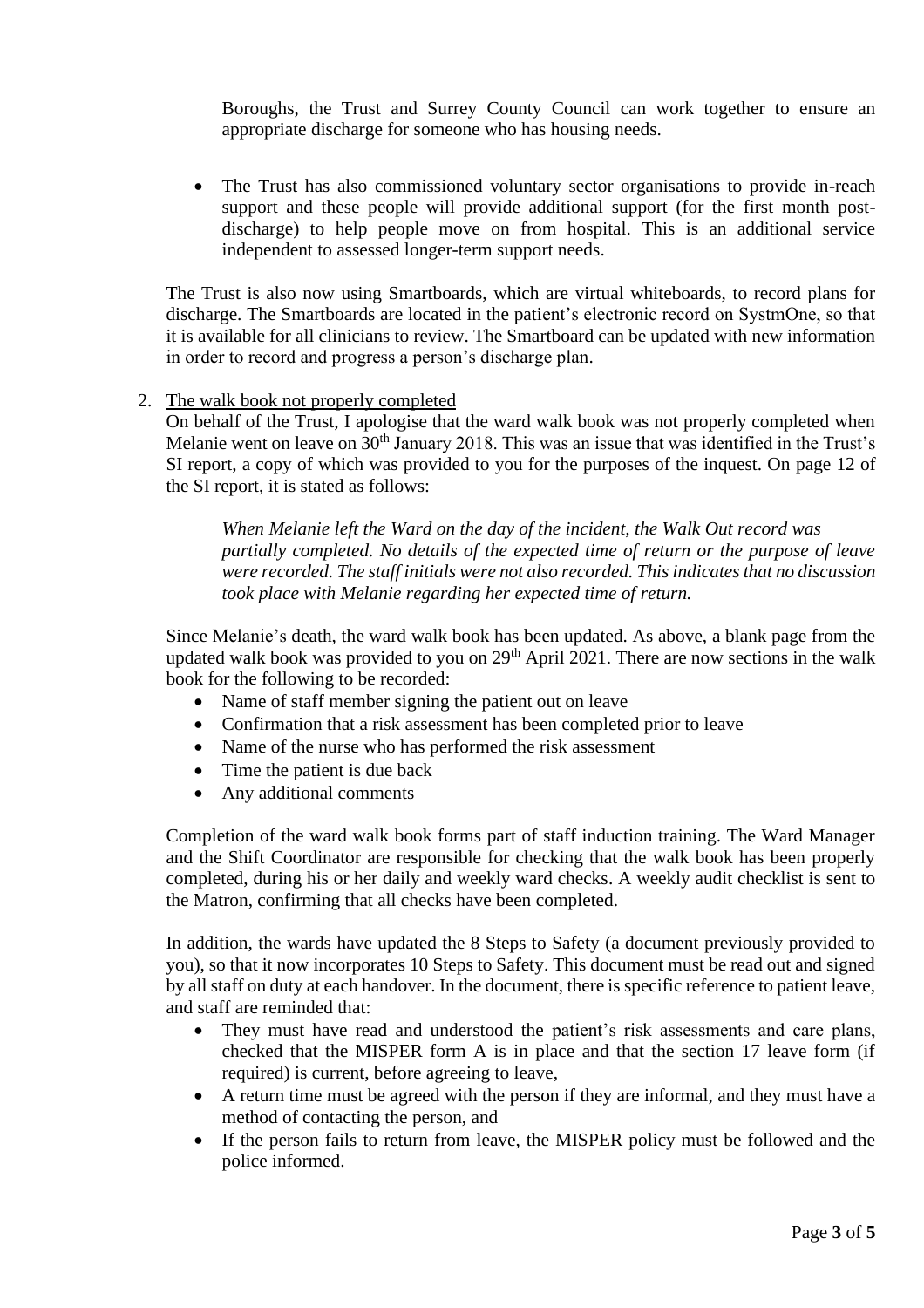3. There was no extra planning for changes in circumstances: Melanie faced never being allowed to return to family life with her husband and son due to Child In Need proceedings; changes in medication and less support from family due to the Social Services requirements.

Planning for discharge from inpatient services commences at the point of admission. The Trust's Care Planning Approach (CPA) Policy recognises that discharge from the inpatient setting to the community is a time of particularly high risk of suicide. It is therefore a requirement that all people discharged from the Trust's inpatient services must be seen within 72 hours of discharge or sooner. If a person is homeless the pre-discharge CPA meeting must take place on the ward, not in the community. It is also mandatory for carers to be involved in the discharge planning process, their needs for support must be established and the sustainability of the caring role considered.

The CPA policy also recognises that care planning is a dynamic process, and encourages clinicians to review and, if necessary, update the patient's plan of care at every contact.

The information provided above in response to concern 1 is also relevant and I hope will assure you that discharge planning is now more robust and comprehensive.

4. There was no missing person plan in place with timeframes and steps of escalation for Melanie's leave

The Trust has an Absent Without Leave (Section 18) / Missing Person policy (copy previously provided), which outlines the action to be taken in the event of a person absent without leave, or a missing person – see paragraph 7 of the policy. There is also a process flowchart at Appendix 2 of this policy.

The Trust has also now created an informal leave of absence policy. This is a new, standalone policy, which specifically deals with leave for informal patients. At the time of Melanie's inquest, the policy was still in draft form, however I can confirm that the policy was finalised and issued on 23<sup>rd</sup> July 2021. I attach a copy of this for your information, entitled Management of Leave for Informal Patients policy. The policy states at paragraph 8.5 that leave arrangements, which need to be documented in the patient's electronic record, should include what to do if a crisis occurs. Timeframes for escalation are not currently included in the policy, however the policy will be reviewed and amended to include these.

In addition, a Missing Persons from Healthcare Memorandum of Understanding (MOU) was drawn up and agreed between the Trust and various other partner agencies, including Surrey Police. The MOU was published in April 2021. I attach a copy to this letter. The aim of the MOU is to provide guidance to all partner agencies when a patient goes missing, and to ensure a coordinated and joined up response.

5. The risk assessment prior to leave was not adequate

6. The risk assessment prior to leave was not recorded

These concerns will be addressed together. The Trust has written a new Policy specific to informal inpatients leaving the ward, the 'Management of Leave for Informal Patients' policy. In particular, the policy sets out:

• a clear process for agreeing leave from the ward – paragraph  $8.0$  (page 10);